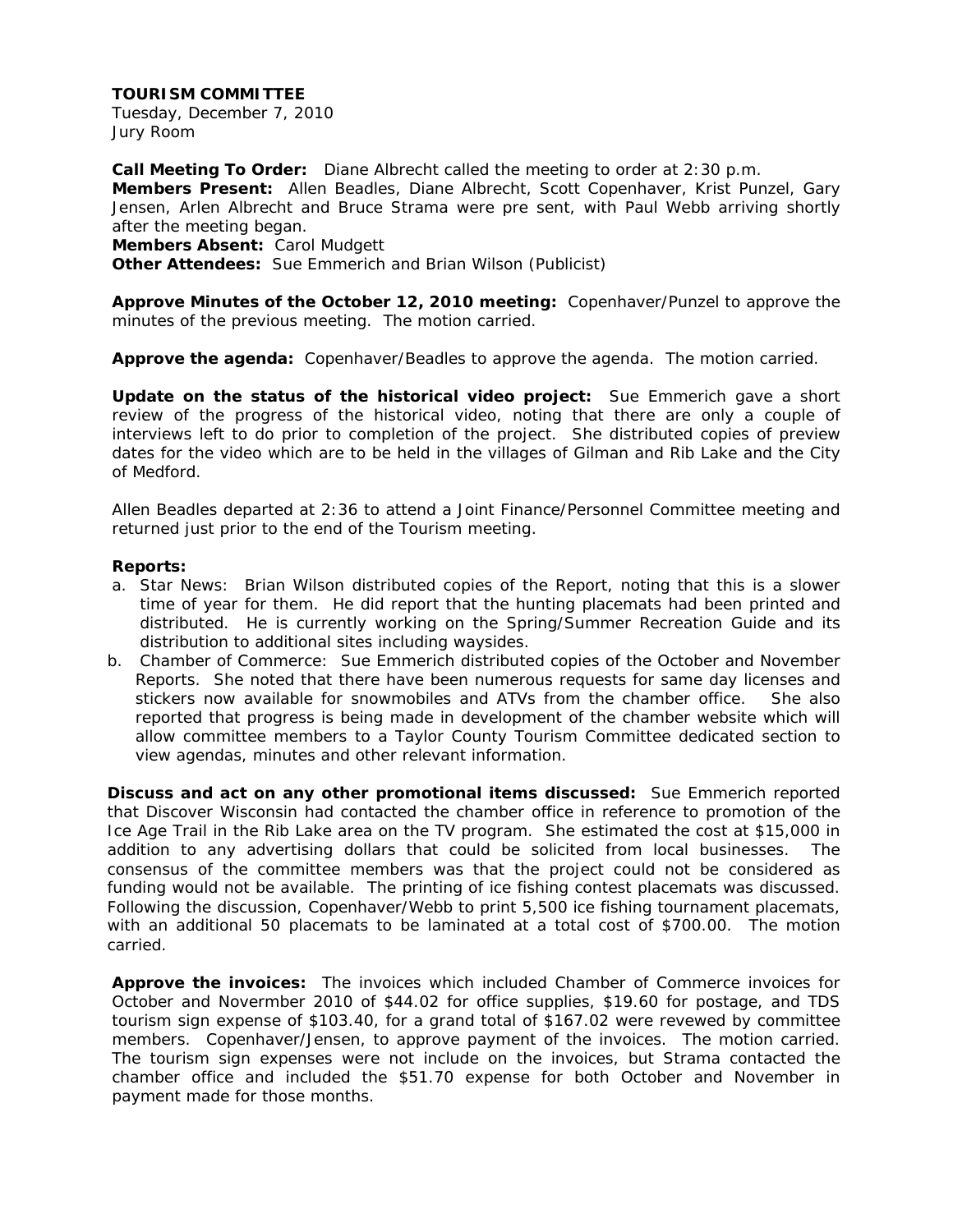**Public Input:** Arlen Albrecht had included correspondence received from Helen Emslander, sharing her thoughts on opportunities for promoting Taylor County. She touched on silent sports, birding, trails, quiet relaxing opportunities and local events. He reviewed the letter with committee members, also informing them that he had responded to her letter. The condition of the tourism signs located on STH-13, STH-64 and STH-73 was discussed. The committee decided that if the signs are in need of repair that the school district art department will be contacted to upgrade the signs in the spring at a fee to be determined.

**Next Committee Meeting:** The next meeting of the Taylor County Tourism Committee will be Tuesday, February 8, 2011 at 2:30 p.m.

**Adjournment:** With no further business, Punzel/Jensen to adjourn the meeting at 3:27 p.m. The motion carried.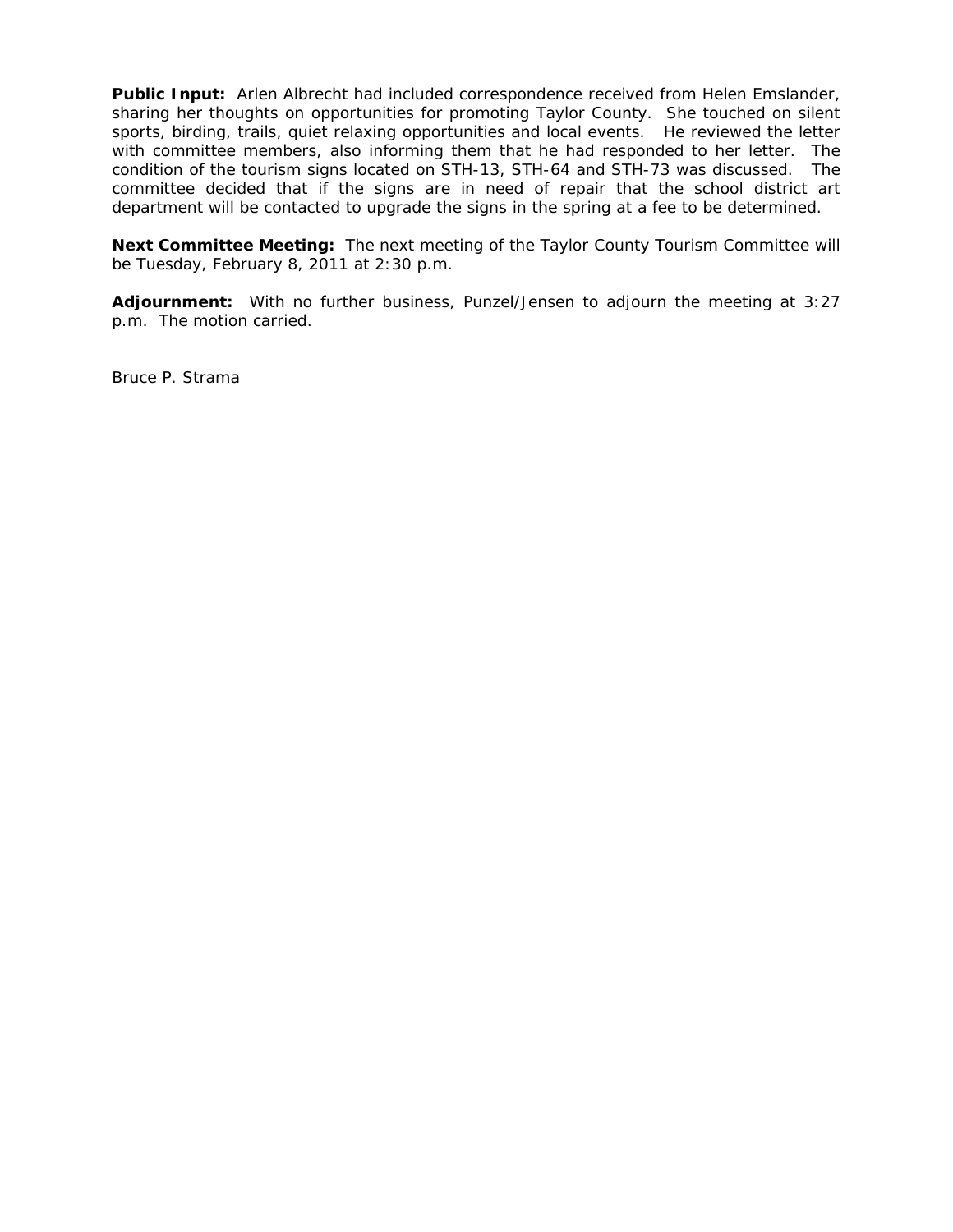Tuesday, October 12, 2010 County Board Room

**Call Meeting To Order:** Allen Beadles called the meeting to order at 2:32 p.m. **Members Present:** Allen Beadles, Diane Albrecht, Krist Punzel, Paul Webb, Carol Mudgett, Arlen Albrecht and Bruce Strama were present, with Scott Copenhaver arriving shortly after the meeting began.

**Members Absent:** Gary Jensen

**Other Attendees:** Sue Emmerich and Brian Wilson (Publicist)

**Approve Minutes of the August 10, 2010 meeting:** Punzel/Webb to approve the minutes of the previous meeting. The motion carried.

**Approve the agenda:** Diane Albrecht/Punzel to approve the agenda. The motion carried.

**Update on the status of the historical video project:** Sue Emmerich gave a short review of the progress of the historical video being produced. She reported that the interviews have been completed in the Medford and Rib Lake areas and are ongoing in the western part of the county. She also informed committee members that the project is targeted to be complete by year-end and if not it will be finished in January of 2011, barring any unforeseen delays.

#### **Reports:**

- c. Star News: Brian Wilson distributed copies of the Report and touched on several areas of it with committee members. He also distributed copies of the Fall/Winter recreation guide and reviewed information in the guide.
- d. Chamber of Commerce: Sue Emmerich distributed copies of the August and September Reports. She noted that there have been several issues with placement of events on the reader-board sign, with those issues handled by the group designated to do so. New City of Medford maps are now available according to Emmerich. She also reported that the City of Medford Development Foundation/Smart Growth committee has met and is willing to address the limited access to motels and other businesses for snowmobiles and ATVs. Discussion ensued with consensus that Gene Knoll, Mike Roiger and Jim Metz along with Ken Coyer, City of Medford police chief, should be involved in addressing the issue. It was agreed that a proposal should be submitted to the City concerning appropriate routes to businesses as it would save time, allowing the Smart Growth Committee to act on the issue without additional delay related to setting up the routes. Committee members were interested in expediting the action by the City in order to open up the routes as soon as possible to take advantage of the additional exposure for businesses within the city during the upcoming snowmobile season. Copenhaver/Mudgett to support opening snowmobile/ATV trails within the City of Medford to allow access to Motels and other businesses. The motion carried.

**Discuss other promotional items:** Brian Wilson distributed a copy of the Fall hunting placemat that was distributed to taverns, restaurants, motels and other targeted sites, questioning whether the Committee is interested in the printing and distribution of similar mats for this Fall. Following discussion, Copenhaver/Punzel to approve the printing of \$5,500 placemats at an expense of \$700.00, with 50 placemats to be laminated, as in the past order, and distributed to appropriate sites. The motion carried. There was also extended discussion of proposed tours/events for 2011. Sue Emmerich reported that the Friends of Downtown will be moving their monthly event to Tuesdays instead of Thursdays as in past years. She also said that the theme of June, 2011 event is currently open for suggestions. In 2010 the Birding Tour was scheduled in June in conjunction with the downtown event, and according to Arlen Albrecht turnout was low. One of the suggestions was a possible western/cowboy theme. It was also noted that the most popular tour was the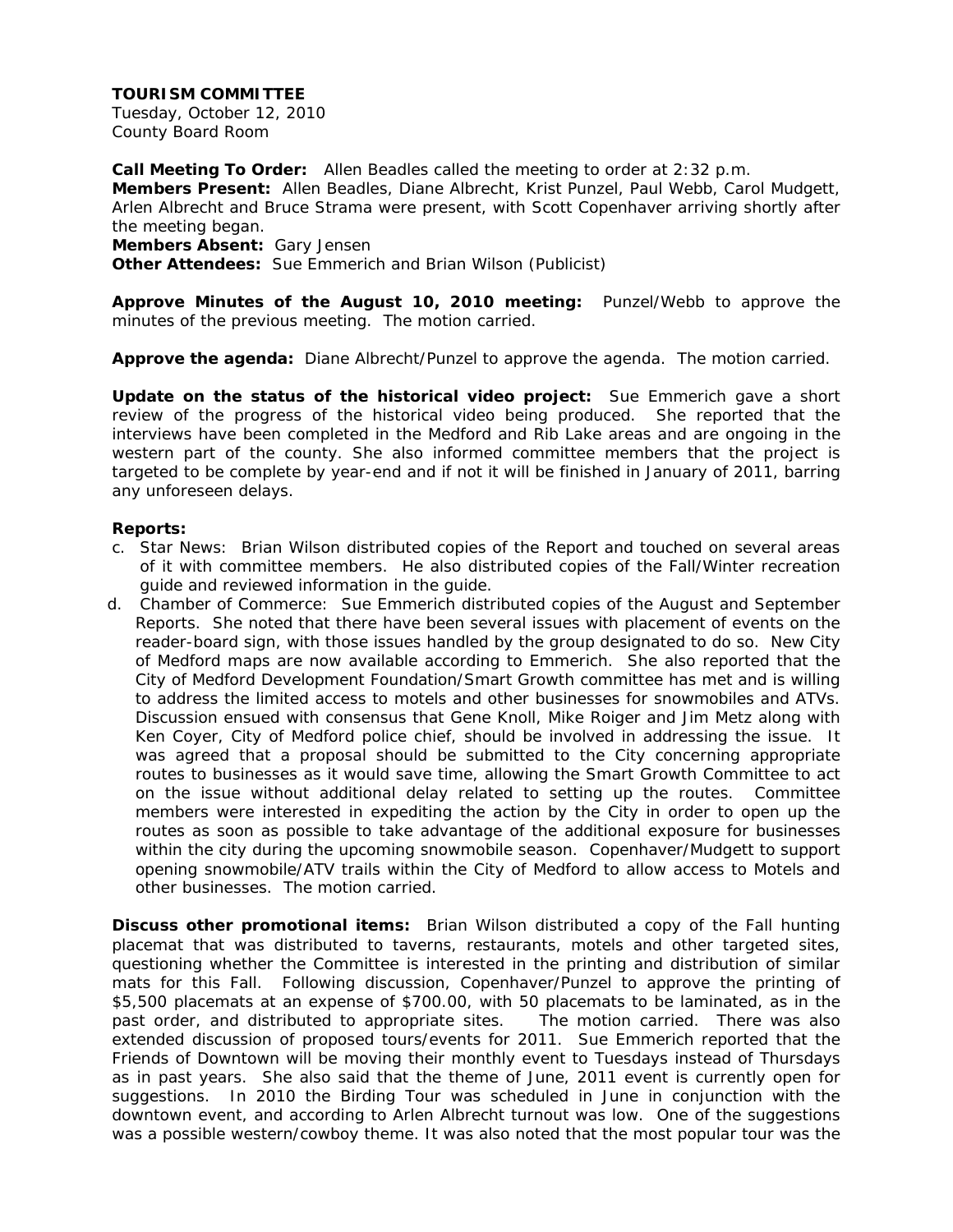Amish/Mennonite related tour. There was no action taken, but discussion will certainly be taken up at future meetings on the issue.

**Approve the invoices:** The invoices which included Chamber of Commerce invoices for August and September 2010 of \$2.75 for office supplies, \$91.66 for postage, and TDS tourism sign expense of \$103.40, for a grand total of \$197.81 were revewed by committee members. Diane Albrecht/Punzel, to approve payment of the invoices. The motion carried.

**Public Input:** Strama did note that discussion of the proposed new building along with parking lot expansion at the Perkinstown Winter Sports area is continuing.

**Next Committee Meeting:** The next meeting of the Taylor County Tourism Committee will be Tuesday, December 7, 2010 at 2:30 p.m.

**Adjournment:** With no further business, Diane Albrecht/Punzel to adjourn the meeting at 3:38 p.m. The motion carried.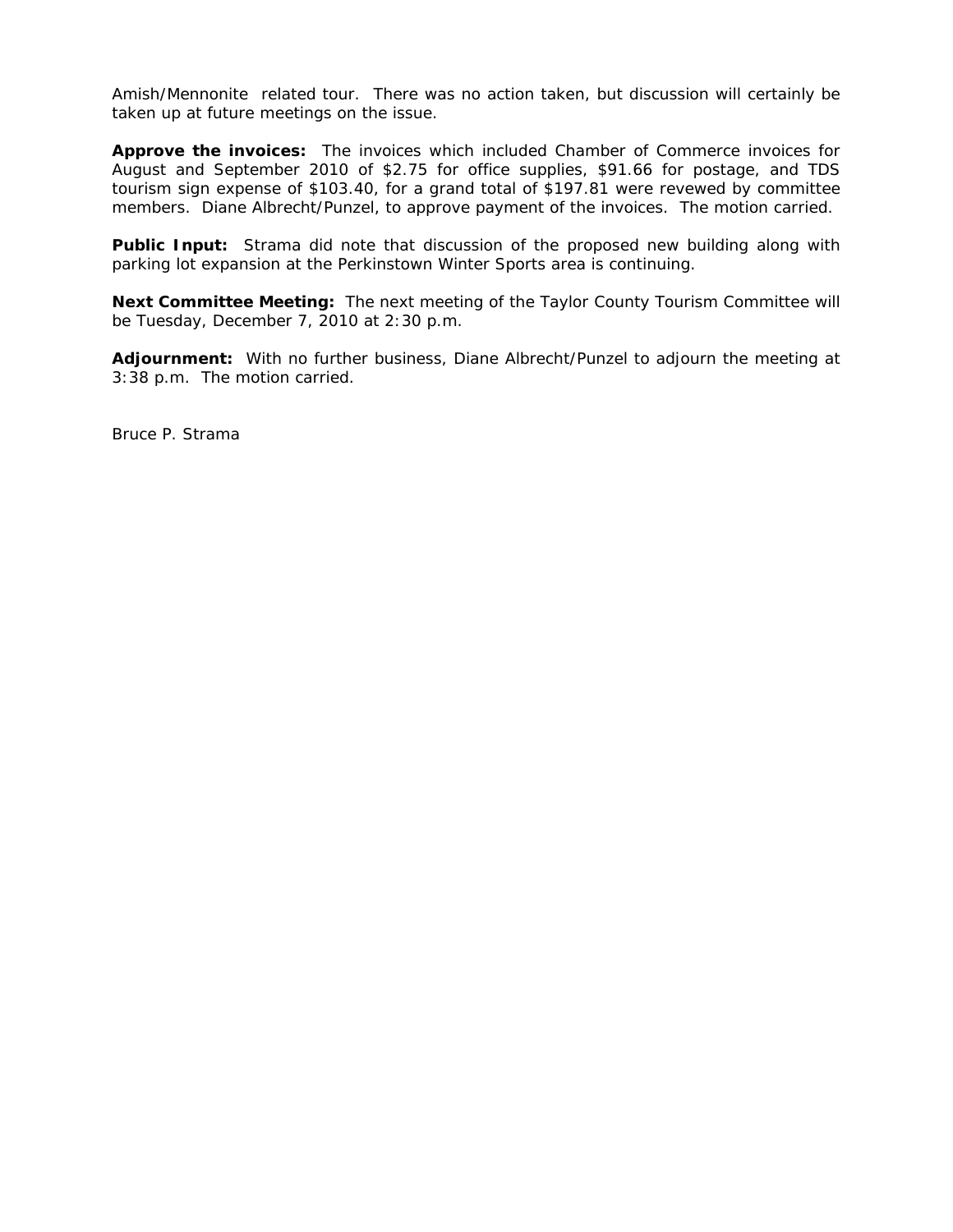Tuesday, August 10, 2010 County Board Room

**Call Meeting To Order:** Allen Beadles called the meeting to order at 2:41 p.m. **Members Present:** Allen Beadles, Diane Albrecht, Krist Punzel, Scott Copenhaver, Arlen Albrecht and Bruce Strama were present, with Paul Webb arriving at 2:47p.m. **Members Absent:** Carol Mudgett and Gary Jensen were absent. **Other Attendees:** Sue Emmerich

**Approve Minutes of the June 8, 2010 meeting:** Punzel/Diane Albrecht to approve the minutes of the previous meeting. The motion carried.

**Approve the agenda:** Diane Albrecht/Copenhaver to approve the agenda. The motion carried.

**Update on the status of the historical video project:** Sue Emmerich gave a short review of the progress of the historical video being produced. She reported that the Project was proceeding with the Rib Lake and Gilman areas in more of an advanced stage relating to the interviewing process. She also reported that Jerry DeStaercke, when still teaching, had former students compile similar information in the past, with that information saved on disc. Emmerich will review that information for possible use for the new presentation.

**Discuss and act on funding ad for "Sno Touring" Magazine:** Strama informed members that he had received the advertising order form for placement of an ad in the 2010/2011 Sno Touring Magazine. Placement of the same ad as placed in 2010 will cost \$850, the same as last year, unless received by STM Publishing Incorporated by August  $24<sup>th</sup>$ , if so allowing a 5% reduction in cost of the ad. Following discussion, on a motion by Krist Punzel, seconded by Paul Webb, Strama was directed to place the order prior to August 24<sup>th</sup> at total cost of \$783.75 including the discount of \$41.25. The motion carried.

**Review/revise 2011 Tourism Budget for submission to the Budget Review Committee:** Strama had distributed copies of the budget sheet for Tourism and reviewed it with committee members. Strama informed committee members that county departments have been directed to submit their 2011 budgets with a 0% increase in operations. The committee upon review decided to lower the Temporary Salaries & Wages line from \$6,000 to \$4,500; increase Conference /Meeting Expense from \$0 to \$300 and Travel Expense from \$0 to \$200. Committee members decided to increased the conference and travel line items in order to allow a committee member or representative to attend the Governors Conference On Tourism. Promotional Activities was increased from \$3,888 to \$4,800, with the remainder of the 2011 budget to remain the same as the 2010 budget. Those actions lowered the total of the 2011 budget by \$88 when compared to the 2010 tourism budget total. Several members of the committee will attend the Budget Review session to inform members of the Budget Review Committee on the importance of the financing requested. Webb/Diane Albrecht to approve of the changes listed and to submit the proposed budget to the Budget Review Committee. The motion carried.

#### **Reports:**

- e. There was no report as a Star News representative was unable to attend.
- f. Chamber of Commerce: Sue Emmerich distributed copies of the June and July Reports and reviewed several areas of the Report with committee members. Several members had attended the tourism booth at the Taylor County Fair and were impressed with the kayak/canoe theme. Emmerich noted that she had been contacted By "Discover Wisconsin" in relation to a proposed segment highlighting the Ice Age Trail. She felt that the expense may be excessive, but will meet with a "Discover Wisconsin" representative.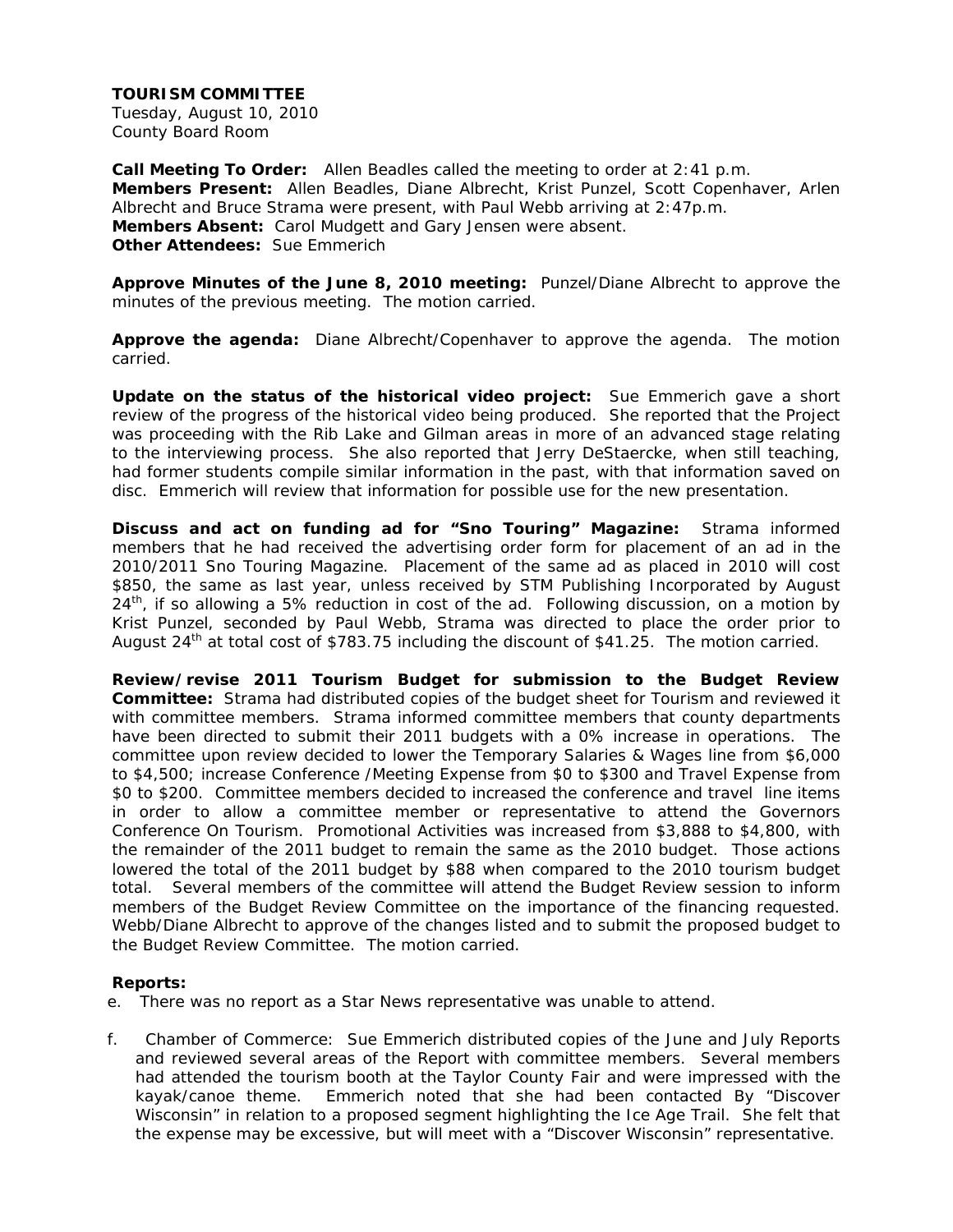**Discuss other promotional items:** Strama had informed members that he had received a request from Wisconsin Indian Head Country, Inc., proposing that Taylor County join the organization at the expense of \$1,000 for 2011. Members felt that it is not a viable investment. Diane Albrecht did note that improper signage had been displayed adjacent to the reader board sign located on the fairgrounds property during the fair. Committee members agreed that any of those signs should be removed.

**Approve the invoices:** The invoices which included Chamber of Commerce invoices for June and July 2010 of \$2.50 for office supplies, \$62.30 for postage, TDS tourism sign expense of \$101.90 and purchase of one fair pass for \$8.00 for a grand total of \$174.70 were revewed by committee members. Diane Albrecht/Punzel, to approve payment of the invoices. The motion carried.

**Public Input:** Arlen Albrecht reported that a group has held two Latino Rodeos on the Pedro Mareno farm this summer, with plans to hold one more this year. He stated that the Latino rodeo is different than the standard rodeo and should be interesting to watch.

**Next Committee Meeting:** The next meeting of the Taylor County Tourism Committee will be Tuesday, October 12, 2010 at 2:30 p.m.

**Adjournment:** With no further business, Diane Albrecht/Webb to adjourn the meeting at 3:42 p.m. The motion carried.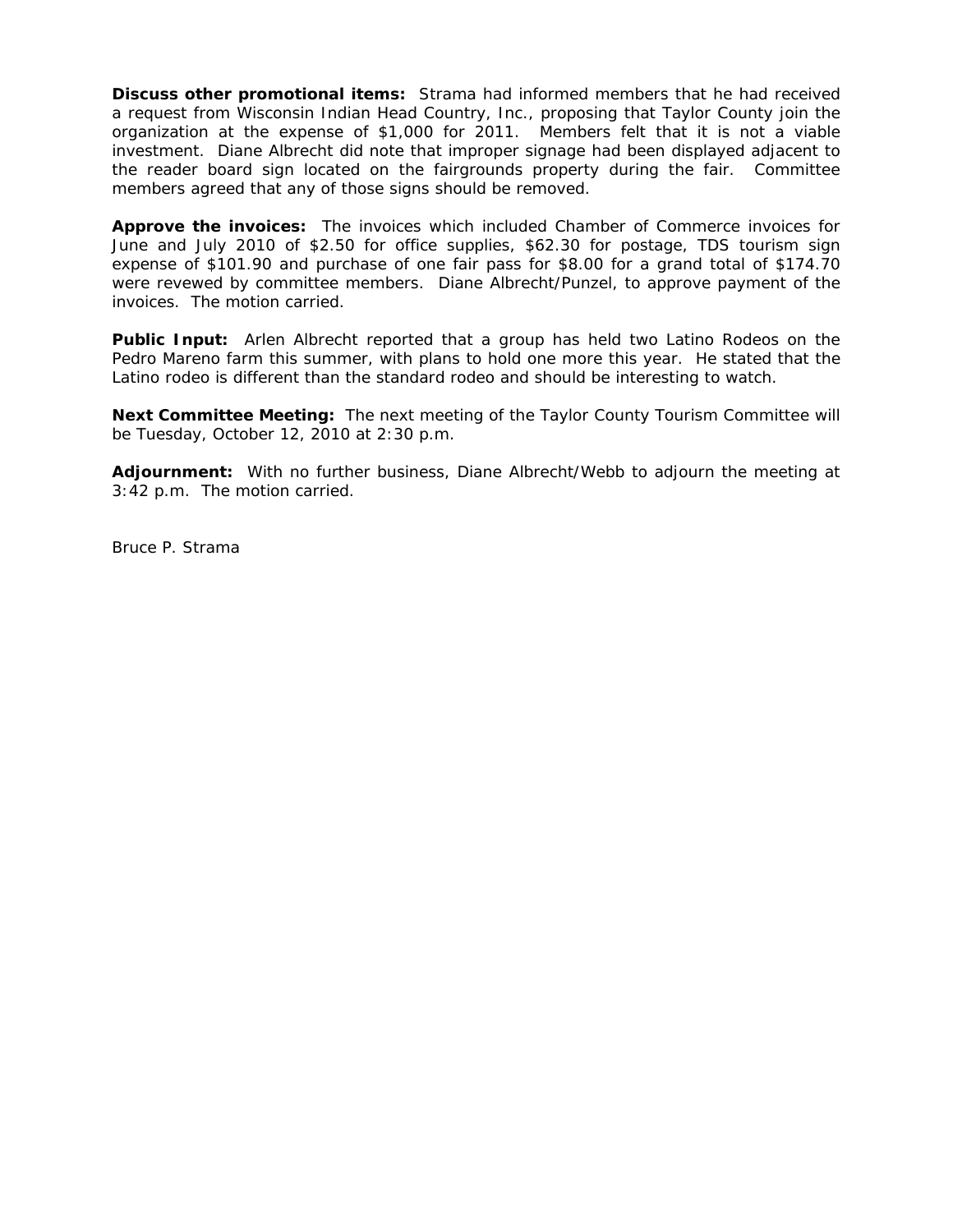Tuesday, June 8, 2010 County Board Room

**Call Meeting To Order:** Diane Albrecht called the meeting to order at 2:33 p.m. **Members Present:** Diane Albrecht, Krist Punzel, Paul Webb, Gary Jensen, Carol Mudgett, Arlen Albrecht and Bruce Strama were present, with Scott Copenhaver arriving at 2:46 p.m. **Members Absent:** Allen Beadles had an excused absence. **Other Attendees:** Sue Emmerich, and Brian Wilson (The Star News)

**Approve Minutes of the April 13, 2010 meeting:** Punzel/Mudgett to approve the minutes of the previous meeting. The motion carried.

**Approve the agenda:** Mudgett/Jensen to approve the agenda. The motion carried.

**Update on the status of the historical video project:** Sue Emmerich gave a short review of the progress of the historical video being produced. She stated that the City of Medford tabled the request for Hotel/Motel funding for the project at this time to see if additional funding is received from other communities in the county. She felt that once the video is far enough along for viewing city counsel members will be more inclined to approve Hotel/Motel funding, which will be used for the hard copies of the presentation.

**Update on Birding Tour by Arlen Albrecht:** Arlen Albrecht reported that plans for the tour have been finalized and that promotion of the tour has been through WKEB, The Star News, and also aided by the Chequamegon Bird Club's association with other clubs in the area. Eleven participants had signed up at the time of the committee meeting with a total of forty five seats available. Albrecht questioned whether the tour should be held even if as few as twenty people signed up, as the tourism budget would be used to supplement any losses on the project. Committee members felt it in the best interest of future activities not to cancel the tour even if fewer participants than needed to break even were to sign up for the tour, but were optimistic that there will be many more participants.

#### **Reports:**

- g. Star News (Publicist): Brian Wilson was present and reviewed the report that he had distributed with committee members. He spoke about the air show planned for June  $25<sup>th</sup>$ and  $26<sup>th</sup>$  at the Taylor County Airport. A hot air balloon glow will be one of the main attractions of the show. He also reported that the lakes/fishing placemats have been printed and distributed.
- h. Chamber of Commerce: Sue Emmerich distributed copies of the April and May Reports and reviewed several areas of the Report with committee members. She noted that Mike Bub has requested that a meeting of the subcommittee that reviews criteria for placement of activities promoting events in the county be scheduled to address concerns. Arlen and other subcommittee members will discuss dates available for a meeting following the Tourism Meeting and get that information to Bub in order to set a satisfactory meeting date.

**Discuss other promotional items:** Paul Webb reported that the annual antique tractor ride will take place on July  $17<sup>th</sup>$  and will end at the Brecke rodeo grounds with parade of tractors and a meal at the grounds. The group is not requesting county funding this year but will evaluate future funding requirements following the July event. Gary Jensen reported that he has been approached in regards to creation of additional bike trails in the county. There was a short discussion of the request with no action.

**Approve the invoices:** The invoices which included Chamber of Commerce invoices for April and May 2010 of \$8.09 for office supplies, \$121.13 for postage and TDS tourism sign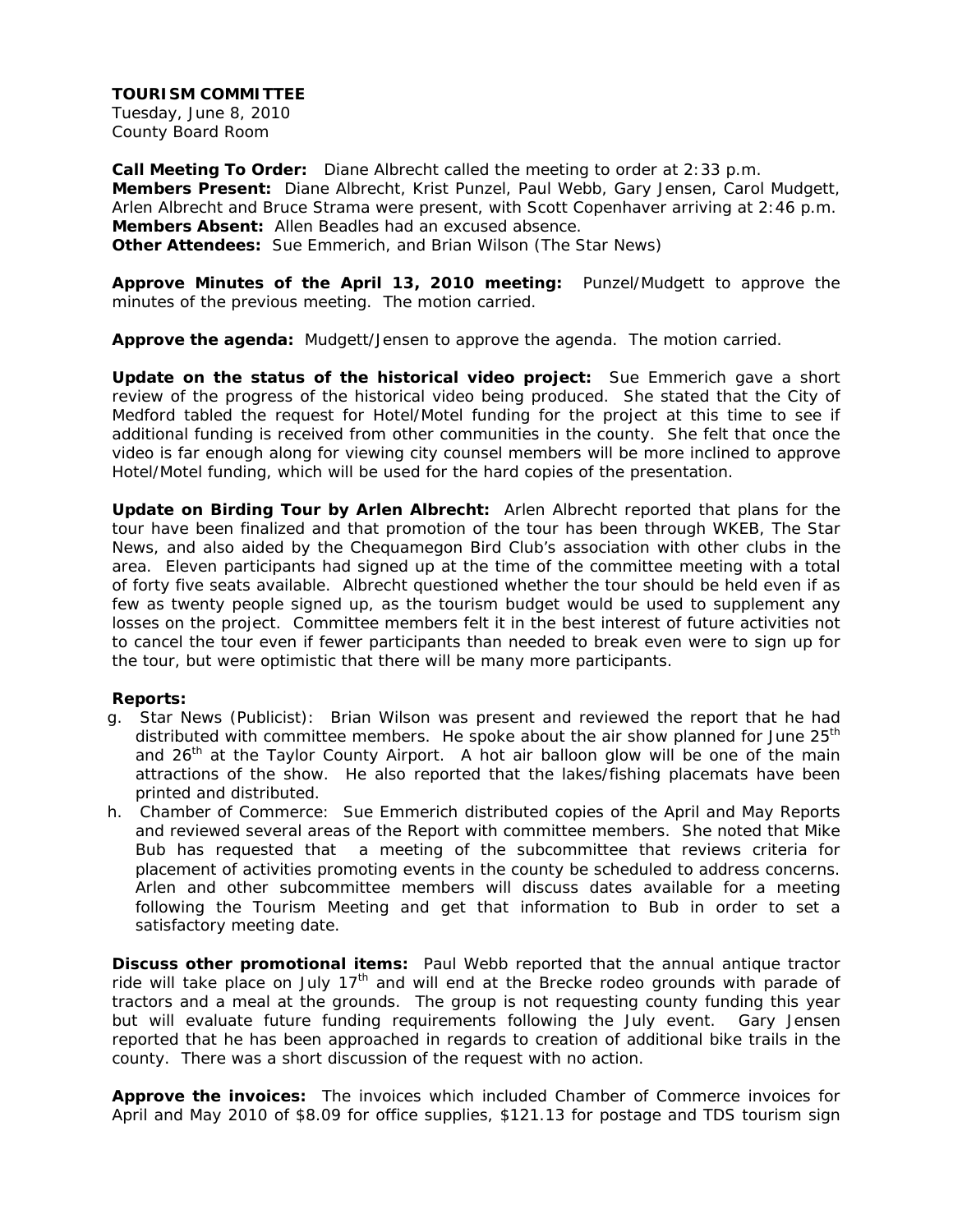expense of \$103.40 for a grand total of \$232.62 were revewed by committee members. Jensen/Copenhaver, to approve payment of the invoices. The motion carried.

 **Public Input:** There was no public input.

**Next Committee Meeting:** The next meeting of the Taylor County Tourism Committee will be Tuesday, August 10, 2010 at 2:30 p.m.

**Adjournment:** With no further business, Copenhaver/Mudgett to adjourn the meeting at 3:15 p.m. The motion carried.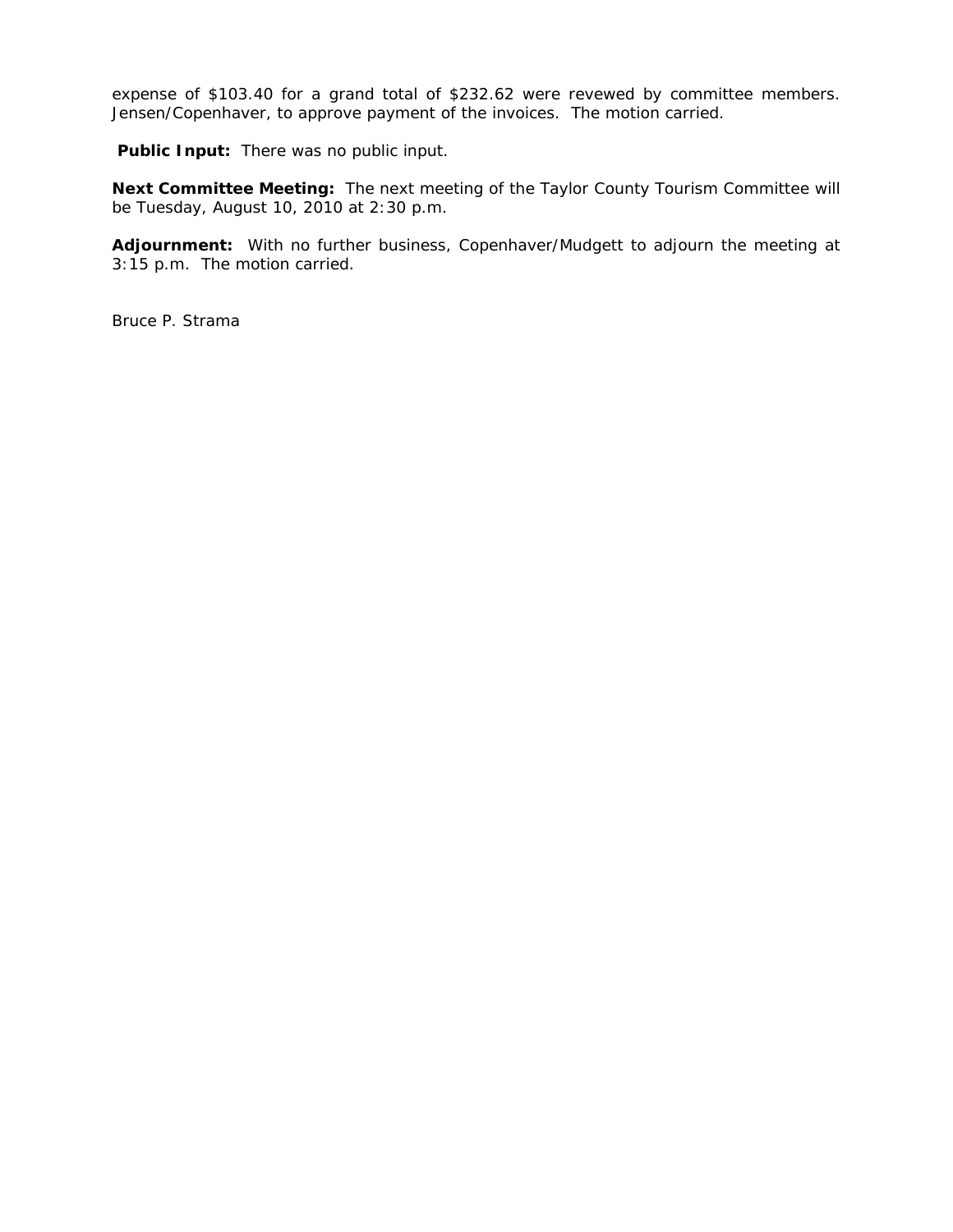Tuesday, April 13, 2010 County Board Room

**Call Meeting To Order:** Allen Beadles called the meeting to order at 2:00 p.m. **Members Present:** Krist Punzel, Diane Albrecht, Scott Copenhaver, Carol Mudgett, Arlen Albrecht and Bruce Strama were present. **Members Absent:** Paul Webb was absent. **Other Attendees:** Sue Emmerich, and Brian Wilson (The Star News)

**Approve Minutes of the February 9, 2010 meeting:** Punzel/Diane Albrecht to approve the minutes of the previous meeting. The motion carried.

**Approve the agenda:** Diane Albrecht/Jensen to approve the agenda. The motion carried.

**Update on 2010 Chequamegon Bird Club affiliated tour to be held in conjunction with the Friends of Down town promotion:** Arlen Albrecht reported that he has been working with the Bird Club and has outlined the June 17, 2010 tour stops. He also distributed a brochure/map designating the "birding hotspots" in the county. A DVD will be used to inform tour members of what may be expected at each stop. Lunch is planned at Mondeaux Dam. The cost of the bus is \$550, with charges to be pro-rated per participant in addition to the meal charge to cover tour expense. The Medford Chamber of Commerce will be handling the ticket sales for the tour. If the bus does not fill completely the tourism budget will cover any additional expense for rental of the bus.

#### **Reports:**

- i. Star News (Publicist): Brian Wilson was present and reviewed the report that he had distributed with committee members. He also distributed a copy of the 2010 Spring/Summer Taylor County Visitors Guide. He noted that he has been in contact with the Taylor County Airport Manager Jim Wood in relation to promotion of the annual flyin, and with a party interested in holding a Mexican rodeo in the county. He also noted that the placemats featuring lakes and fishing in the county are being printed for distribution.
- j. Chamber of Commerce: Sue Emmerich distributed copies of February and March Reports, noting that there was in excess of 5,000 attendees at the annual home show. She also reported that there were 192 participants for the "Woman's Weekend" event held in February, which was approximately 80 more than had attended the event in 2009. ATV and snowmobile registrations are both up according to Emmerich. She also reported that the Leadership Medford group will be putting on a presentation comparing the community of New London with Medford. The comparison focused on health care, school systems and emergency services. Committee members were encouraged to attend the presentation to be held on April 26<sup>th</sup> in the Medford City hall at 6:30 p.m.

**Discuss other promotional items:** Emmerich stated that she and Brian Wilson have been working on creating a historical video as discussed at the prior meeting. She distributed a proposal which included an outline of the procedure and the estimated cost. The one to one and one half hour video will raise awareness of activities of the Tourism committee and be used for educational purposes, both in the schools and at other venues. It may also be used as the basis for future tours. Hard copies of the video will also be produced for those not able to view the video, with 500 copies planned. The estimated expense of the project is \$10,930. Emmerich proposed using \$4,500 of the funds appropriated for temporary salaries and wages and \$3,230 of the funds appropriated for promotional events in the 2010 tourism budget along with a request for hotel/motel tax to fund the project. There was additional discussion including suggestions of producing additional videos, perhaps more in depth for select areas or an extended county wide version for those showing greater interest. Following the discussion, Jensen/Copenhaver to approve of proceeding with the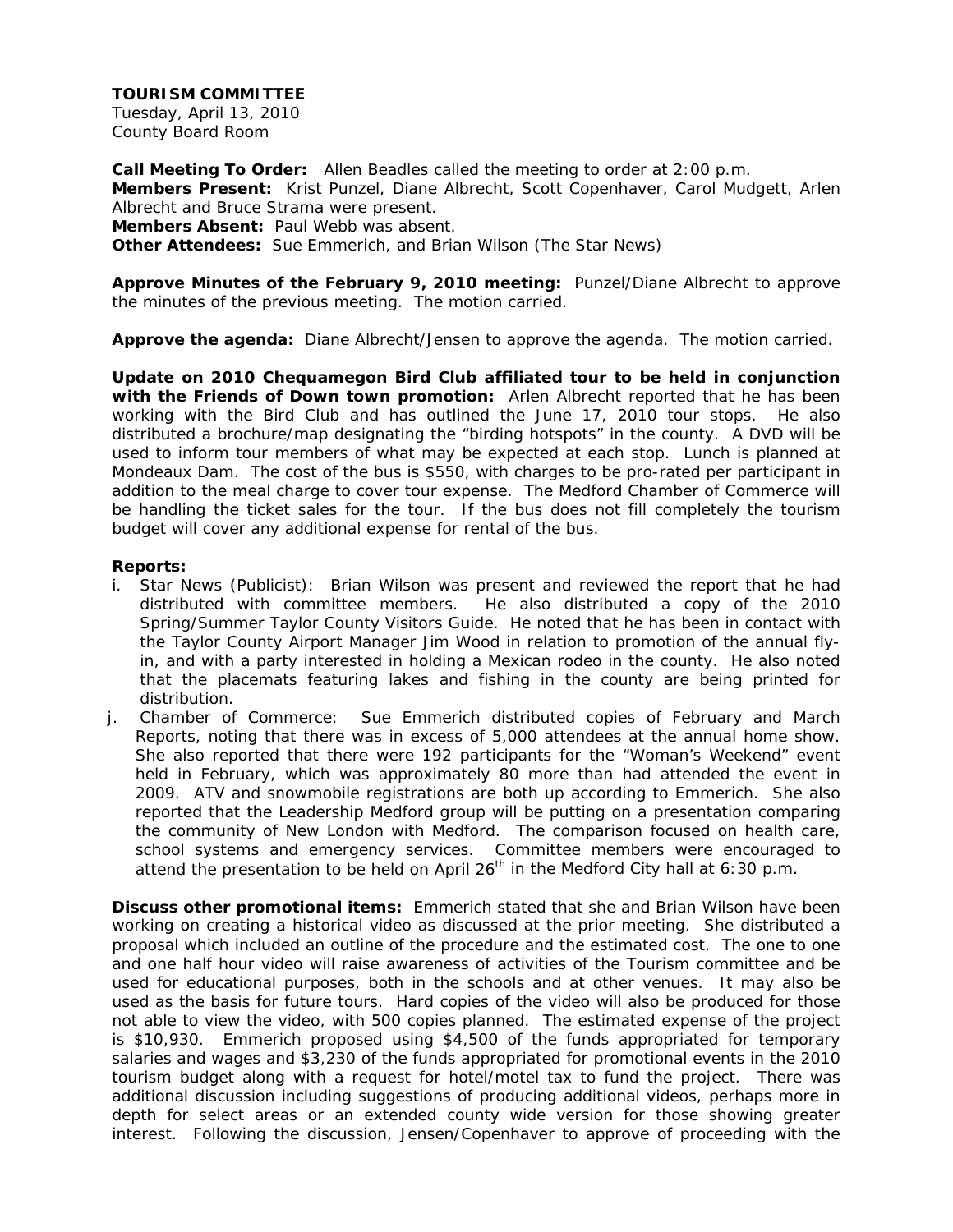project as discussed including the use of \$4,500 for temporary wages and \$3,230 of from promotional activities funding from the 2010 tourism budget. The motion carried.

**Approve the invoices:** The invoices which included Chamber of Commerce invoices for February and March 2010 of \$2.80 for office supplies, \$105.68 for postage and TDS tourism sign expense of \$79.16 for a grand total of \$187.64 were revewed by committee members. A contract for 2 booths at the Taylor County Youth fair for \$120 was also introduced by Strama. Diane Albrecht/Punzel, to approve payment of the invoices and the Fair contract. The motion carried. Jensen questioned the expense for a phone line used to make changes to the reader board sign. He felt that there may be an alternative to the phone line for making those changes on the sign at no or lesser expense. Strama will check with Taylor County IT Department for other possible alternatives.

**Public Input:** Arlen Albrecht reported that he has been working with maintenance director Jeff Ludwig in securing a 50% matching grant for the proposed updating or replacement of the chalet at the Perkinstown Winter Sports Area. Albrecht stated that he will be drafting a letter in support of the proposed project and ask that it be approved at a future tourism meeting. Committee members seemed to agree that they would support the project. Sue Emmerich also informed members that the forest service office in Medford will remain open, a change from the previous intentions to close that office.

**Next Committee Meeting:** The next meeting of the Taylor County Tourism Committee will be Tuesday, June 8, 2010 at 2:30 p.m.

**Adjournment:** With no further business, Diane Albrecht/Copenhaver to adjourn the meeting at 3:30 p.m. The motion carried.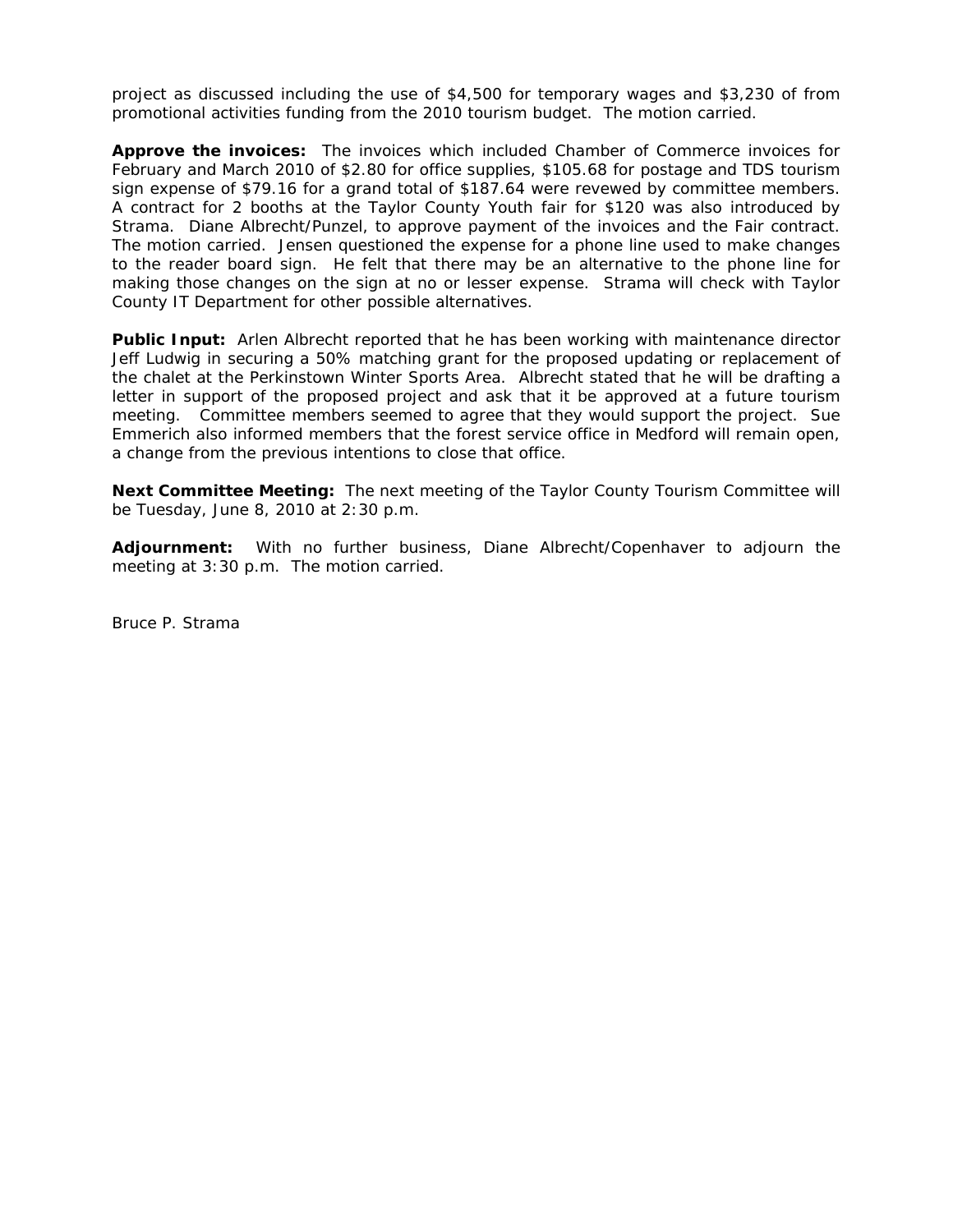Tuesday, February 9, 2010 County Board Room

**Call Meeting To Order:** Diane Albrecht at 2:41 p.m.

**Members Present:** Allen Beadles, Diane Albrecht, Krist Punzel, Gary Jensen, Scott Copenhaver, Arlen Albrecht and Bruce Strama **Members Absent:** Carol Mudgett and Paul Webb **Other Attendees:** Brian Wilson and Sue Emmerich

**Approve Minutes of the December 8, 2009 committee meeting:** Beadles/Punzel to approve the minutes of the previous meeting. The motion carried.

**Approve the agenda:** Copenhaver/Punzel to approve the agenda. The motion carried.

**Discuss and act on funding an ad in the "TERRAIN TRACKS" Magazine:** Strama had included a copy of the correspondence received from STM Publishing Inc. with the agendas and reported that Paul Webb had contacted him stating that Webb supported placing an ad in the magazine. At \$240.00, the cost of the ad remains the same as in 2009 and if approved at this meeting a 5% discount (\$12.00) would be available. Copenhaver/Jensen to approve funding the "TERRAIN TRACKS" Magazine ad as discussed. The motion carried.

**Discuss and act on proposed 2010 tour to be held in conjunction with the Friends of Downtown promotion:** Arlen Albrecht reported that he has been working with the Chequamegon Bird Club planning the route and activities for the proposed tour. According to Arlen the tour will take in much of the county, with the final viewing area located at the north end of the Mill Pond in the city. Related activities will continue that evening to include a speaker in the downtown area. There will be a charge for the tour as in past tours with the Tourism Budget defraying any additional expenses incurred if the bus does not fill completely. Following the discussion, Beadles/Punzel to direct Arlen Albrecht to proceed with the planning of the tour to be held in June. The motion carried.

## **Reports:**

- k. Star News (Publicist): Brian Wilson gave a verbal report of past and future tourism activities that the Star News has been or will be associated with. The Spring/Summer Recreation Guide is currently being planned. He did note that there was an error in the date listed for the Chelsea Lake Fishing Contest on the placemats distributed after the last meeting. He also stated that approximately 5,500 placemats were printed instead of the approved 5,000, with the additional placemats distributed outside of Taylor County, generally in businesses in the HWY-29 corridor. Wilson requested an additional \$100 for printing of the placemats. Jensen/Beadles to approve allocating an additional \$100 to the Star News for printing approximately 500 more placemats than originally requested. The motion carried.
- l. Chamber of Commerce: Sue Emmerich had distributed copies of the Chamber Report for review by committee members immediately prior to the meeting. She informed members that the Chamber will be implementing a new web site later in 2010 which will have a page for the Tourism Committee if they desire. The tourism web page would include the Chamber Report, Agendas and other relevant information with potential for savings related to printing along with getting information to committee members in a more timely fashion. Committee members supported having a page dedicated to the Tourism Committee as offered by Emmerich.

**Discuss and act on other promotional items discussed:** There was discussion of printing summer fishing related placemats similar to those distributed in 2009, which according to Wilson and Emmerich were a huge success. According to Wilson and